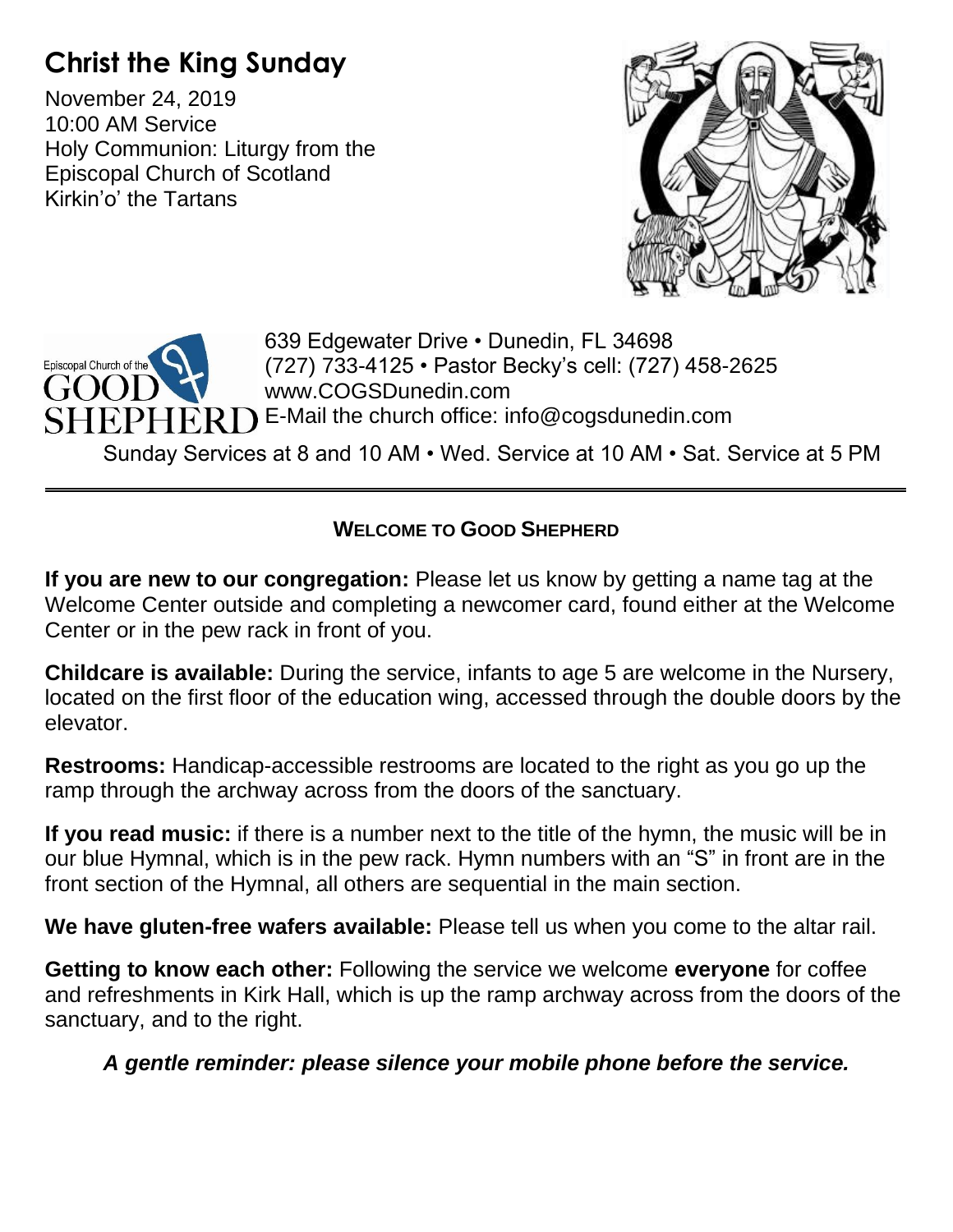## **GATHERING FOR WORSHIP**

**PRELUDE** *"Now Thank We All Our God" Bach/Linker/McFadden*

*Bells of Hope Robert Moncrief, organ "Dedicated to the memory of Ralph Miller"*

*[During the Prelude, please prepare for worship by observing attentive silence.]*

**GATHERING HYMN** *O For a Thousand Tongues* 493 VS 1,2,3 *[Please stand when the chimes sound.]*

*O, for a thousand tongues to sing my great Redeemer's praise, the glories of my God and King, the triumphs of his grace!*

*My gracious Master and my God, assist me to proclaim, and spread through all the earth abroad the honors of thy Name.*

*Jesus! the Name that charms our fears and bids our sorrows cease; 'tis music in the sinner's ears, 'tis life and health and peace.*

**WELCOME AND ANNOUNCEMENTS** *[Please be seated.]*

**MISSION MOMENT**

**ACCLAMATION** *[Please stand.]*

P Blessed be God: Father, Son, and Holy Spirit. C **And blessed be his kingdom, now and for ever. Amen.**

**COLLECT FOR PURITY**

a **Almighty God, to you all hearts are open, all desires known, and from you no secrets are hid: Cleanse the thoughts of our hearts by the inspiration of your Holy Spirit, that we may perfectly love you, and worthily magnify your holy Name; through Christ our Lord. Amen.**

| <b>HYMN OF PRAISE</b> | <b>Be Thou My Vision</b>                                                                                                                                                           | 488 vs 1,3 |
|-----------------------|------------------------------------------------------------------------------------------------------------------------------------------------------------------------------------|------------|
|                       | Be thou my vision, O Lord of my heart;<br>all else be naught to me, save that thou art-<br>thou my best thought, by day or by night,<br>waking or sleeping, thy presence my light. |            |
|                       | High King of heaven, when victory is won,<br>may I reach heaven's joys, bright heaven's Sun!<br>Heart of my heart, whatever befall,<br>still be my vision, O Ruler of all.         |            |
|                       |                                                                                                                                                                                    |            |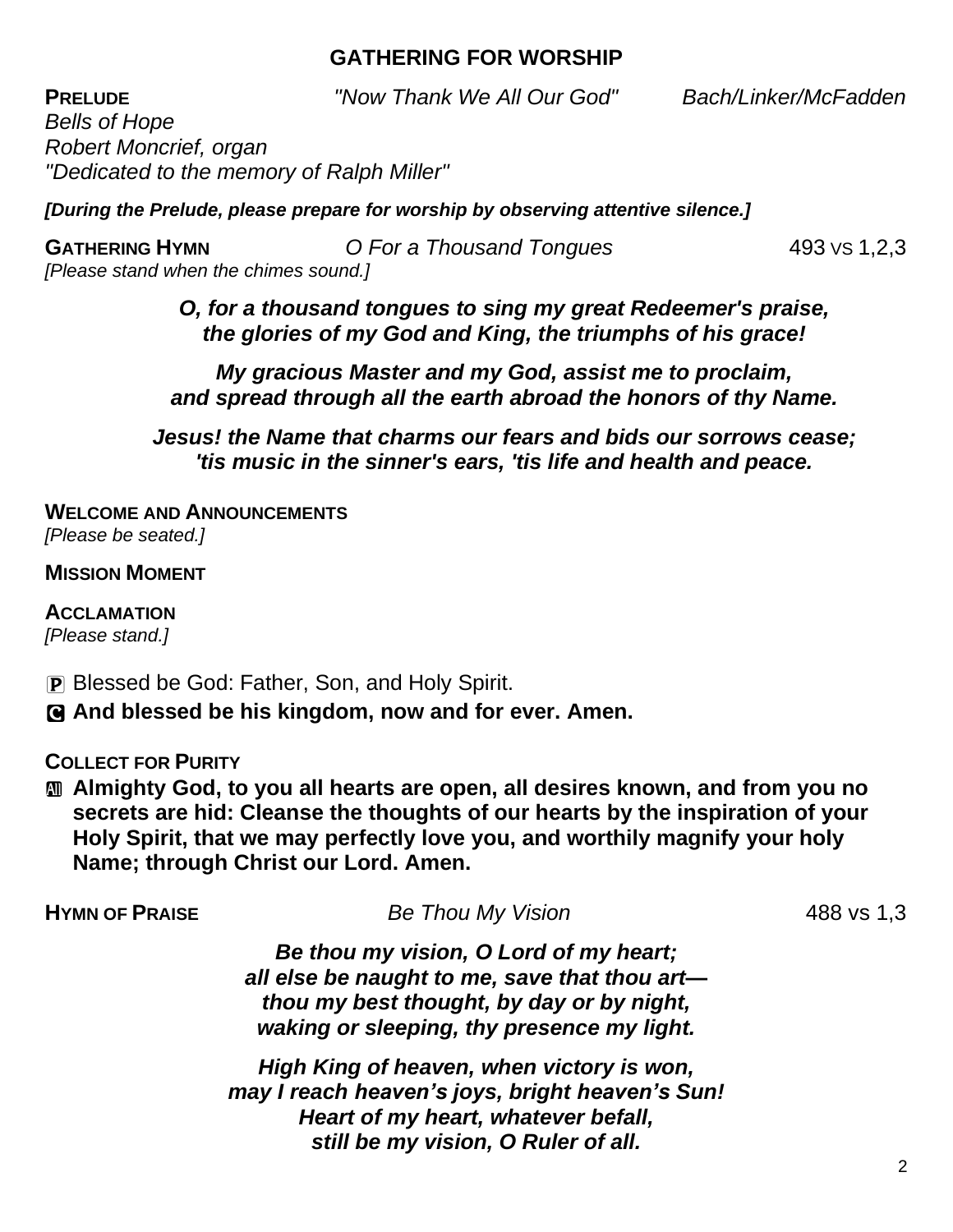## **COLLECT OF THE DAY**

P The Lord be with you.

## C **And also with you.**

P Let us pray… O God, our true life, to serve you is freedom, and to know you is unending joy. We worship you, we glorify you, we give thanks to you for your great glory. Abide with us, reign in us, and make this world into a fit habitation for your divine majesty, through Jesus Christ, our Savior and Lord, who lives and reigns with you and the Holy Spirit, one God, now and forever.

### C **Amen.**

## **KIRKIN' O' THE TARTANS**

- P Present the Tartans! Will you each state the name of your clan. [*When invited by the priest, please state the name of your clan, sept or family. After presenting the name, please be seated.*]
- P Eternal God, Our Father, bless the members, symbols and sacred colors of the clans present today, and grant that all who share this heritage of faith and sacrifice may do justly, love mercy, and walk humbly with you; through the grace of our Lord Jesus Christ.

C **Amen.**

- P The Celtic conviction of the unity of all Creation bids us to use our proud heritage not as a means of division or superiority, but to bring blessing and hospitality to all humanity. Let us covenant together in the spirit of unity:
- C **We are all united in the clan and Kirk of Jesus Christ, for there is but one Lord, one faith, one baptism, one God and Father of us all. We present ourselves before Almighty God in gratitude for our heritage and covenant with God and with humanity to be people that seek to be a blessing to all lands, clans and times. Amen.**
- P May God, who has given you the will to make this covenant, give you the grace and means to keep it.

## **WORD OF GOD**

**THE READINGS:** Jeremiah 23:1-6, Psalm 46, Colossians 1:11-20, Luke 23:33-43 *[Please be seated.]*

## **The First Reading**

L *The First Reading is taken from Jeremiah, chapter 23…*

Watch out, you shepherds who destroy and scatter the sheep of my pasture, declares the Lord. This is what the Lord, the God of Israel, proclaims about the shepherds who "tend to" my people: You are the ones who have scattered my flock and driven them away. You haven't attended to their needs, so I will take revenge on you for the terrible things you have done to them, declares the Lord. I myself will gather the few remaining sheep from all the countries where I have driven them. I will bring them back to their pasture, and they will be fruitful and multiply. I will place over them shepherds who care for them. Then they will no longer be afraid or dread harm, nor will any be missing, declares the Lord.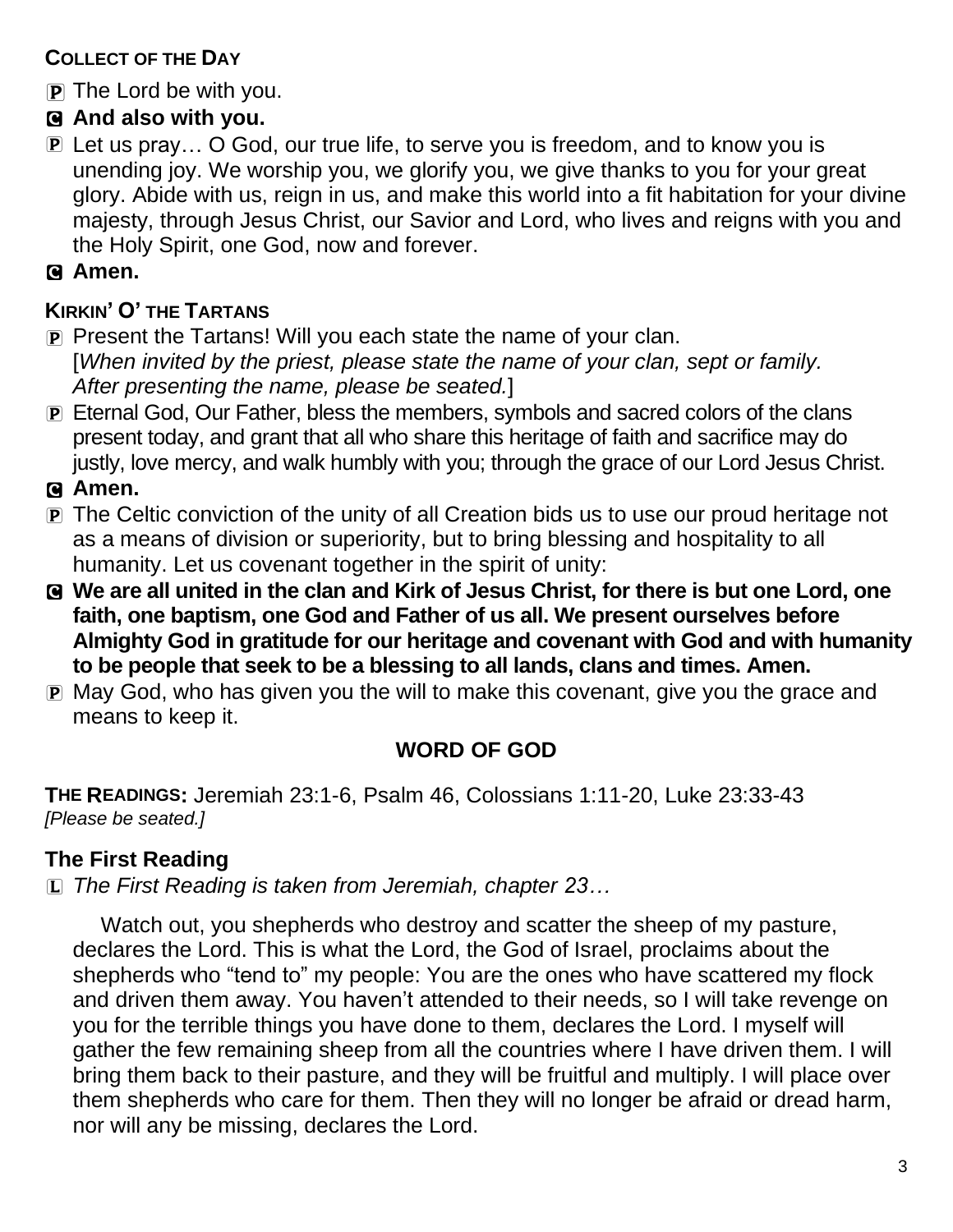The time is coming, declares the Lord, when I will raise up a righteous descendant from David's line, and he will rule as a wise king. He will do what is just and right in the land. During his lifetime, Judah will be saved and Israel will live in safety. And his name will be The Lord Is Our Righteousness.

- L The Word of the Lord
- C **Thanks be to God.**

**The Psalm** [Tune*: Crown Him with Many Crowns*]

*God is our hope and strength, Whose help is ever near; Though earth should shake and mountains break, We will not ever fear; Though waters rage and foam, Seas rise and mountains cower, The Lord of hosts is with us still And Jacob's God our tower.*

*A river flows whose streams Make glad God's temple grounds; God dwells there and its citadels Will never be cast down; Though realms and nations quake, Though earth melts at God's power, The Lord of hosts is with us still And Jacob's God our tower.*

*Come, see what God has done, Who makes our conflicts cease, Destroys the bow, the spear, and shield, And gives the nations peace; Know, then, that I am God, Exalted in this hour; The Lord of hosts is with us still And Jacob's God our tower.*

## **The Second Reading**

L *The Second Reading is taken from Colossians, chapter 1…*

May you be strengthened through his glorious might so that you endure everything and have patience; and by giving thanks with joy to the Father. He made it so you could take part in the inheritance, in light granted to God's holy people. He rescued us from the control of darkness and transferred us into the kingdom of the Son he loves. He set us free through the Son and forgave our sins.

The Son is the image of the invisible God, the one who is first over all creation, because all things were created by him: both in the heavens and on the earth, the things that are visible and the things that are invisible. Whether they are thrones or powers, or rulers or authorities, all things were created through him and for him. He existed before all things, and all things are held together in him. He is the head of the body, the church, who is the beginning, the one who is firstborn from among the dead so that he might occupy the first place in everything. Because all the fullness of God was pleased to live in him, and he reconciled all things to himself through himwhether things on earth or in the heavens. He brought peace through the blood of his cross.

- L The Word of the Lord.
- C **Thanks be to God.**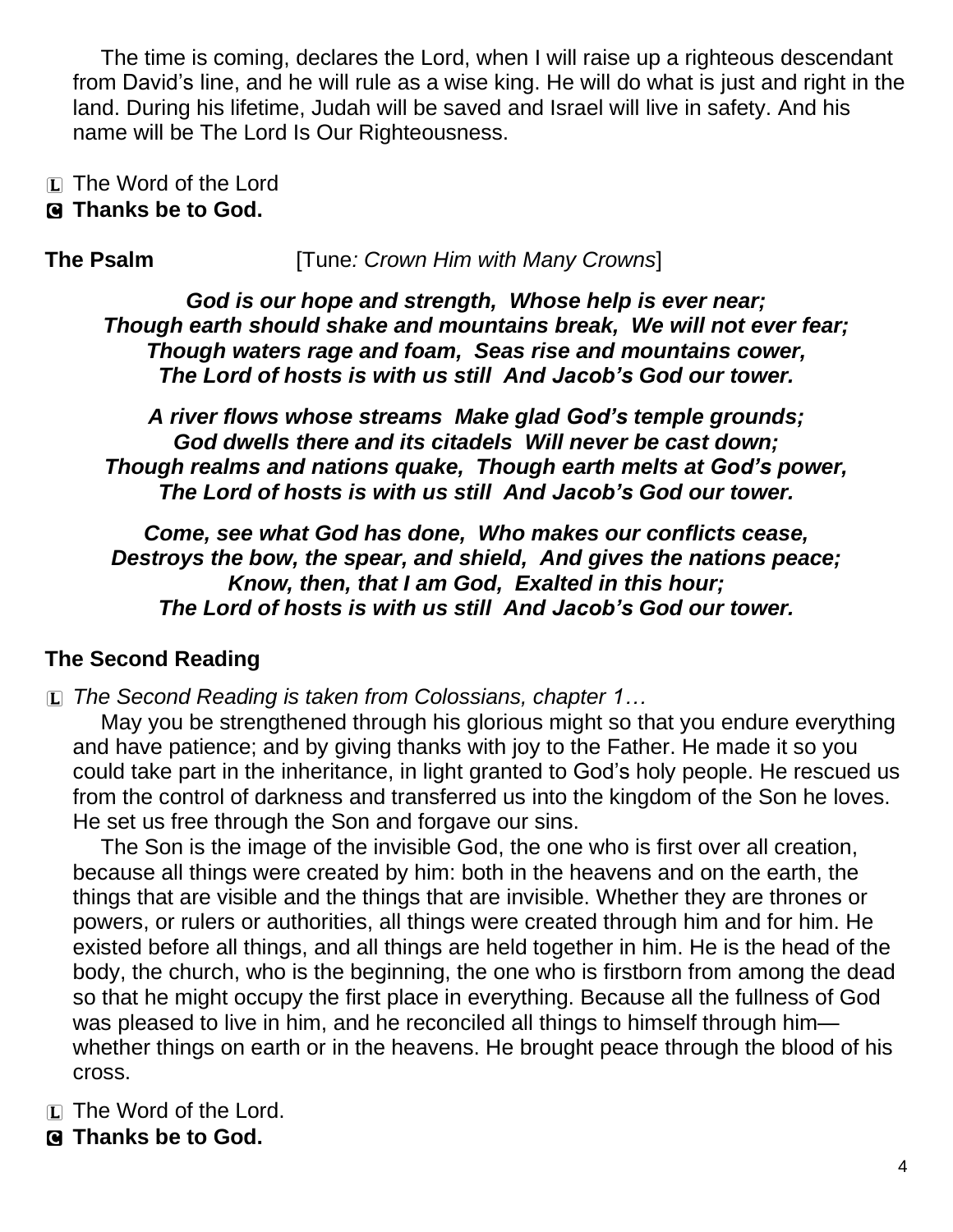### **ACCLAMATION** *Celtic Alleluia* Sing twice

*[Please stand.]*



## **The Gospel**

D The Holy Gospel of our Lord Jesus Christ according to Luke.

## C **Glory to you, Lord Christ.**

D When they arrived at the place called The Skull, they crucified him, along with the criminals, one on his right and the other on his left. Jesus said, "Father, forgive them, for they don't know what they're doing." They drew lots as a way of dividing up his clothing.

The people were standing around watching, but the leaders sneered at him, saying, "He saved others. Let him save himself if he really is the Christ sent from God, the chosen one."

The soldiers also mocked him. They came up to him, offering him sour wine and saying, "If you really are the king of the Jews, save yourself." Above his head was a notice of the formal charge against him. It read "This is the king of the Jews."

One of the criminals hanging next to Jesus insulted him: "Aren't you the Christ? Save yourself and us!"

Responding, the other criminal spoke harshly to him, "Don't you fear God, seeing that you've also been sentenced to die? We are rightly condemned, for we are receiving the appropriate sentence for what we did. But this man has done nothing wrong."

Then he said, "Jesus, remember me when you come into your kingdom." Jesus replied, "I assure you that today you will be with me in paradise."

D The Gospel of the Lord.

## C **Praise to you, Lord Christ.**

**Sermon** Becky Robbins-Penniman

*[Please be seated.]*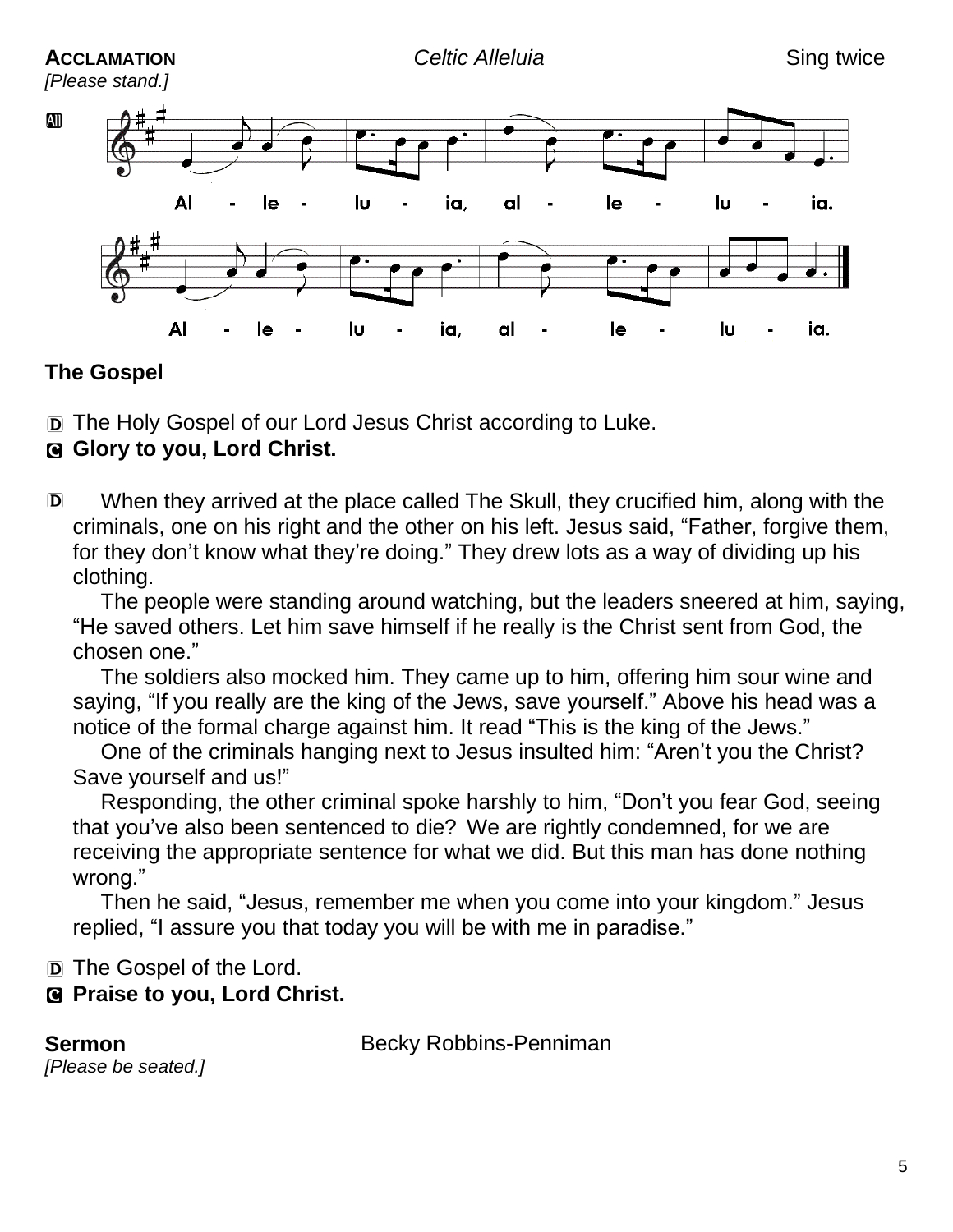*The King of love my shepherd is, whose goodness faileth never; I nothing lack if I am his, and he is mine for ever.*

*Perverse and foolish oft I strayed, but yet in love he sought me, and on his shoulder gently laid, and home, rejoicing, brought me.*

*In death's dark vale I fear no ill with thee, dear Lord, beside me; thy rod and staff my comfort still, thy cross before to guide me.*

*And so through all the length of days thy goodness faileth never: Good Shepherd, may I sing thy praise within thy house for ever.*

#### **NICENE CREED**

*[Please stand.]*

C **We believe in one God, the Father, the Almighty, maker of heaven and earth, of all that is, seen and unseen.**

**We believe in one Lord, Jesus Christ, the only Son of God, eternally begotten of the Father, God from God, Light from Light, true God from true God, begotten, not made, of one Being with the Father. Through him all things were made. For us and for our salvation he came down from heaven: by the power of the Holy Spirit he became incarnate from the Virgin Mary, and was made man. For our sake he was crucified under Pontius Pilate; he suffered death and was buried. On the third day he rose again in accordance with the Scriptures; he ascended into heaven and is seated at the right hand of the Father. He will come again in glory to judge the living and the dead, and his kingdom will have no end.**

**We believe in the Holy Spirit, the Lord, the giver of life, who proceeds from the Father and the Son. With the Father and the Son he is worshiped and glorified. He has spoken through the Prophets. We believe in one holy catholic and apostolic Church. We acknowledge one baptism for the forgiveness of sins. We look for the resurrection of the dead, and the life of the world to come. Amen.**

#### **PRAYERS OF THE PEOPLE**

*[Please sit, stand, or kneel, as you prefer.]*

- D Through Jesus, whom we confess as Lord, we give thanks and praise to the Father, calling on him who is judge of all through the power of the Holy Spirit.
- L For all the peoples of the world; that they may know you as the God of peace, we pray to you, O Lord:
- C **That your kingdom may come on earth.**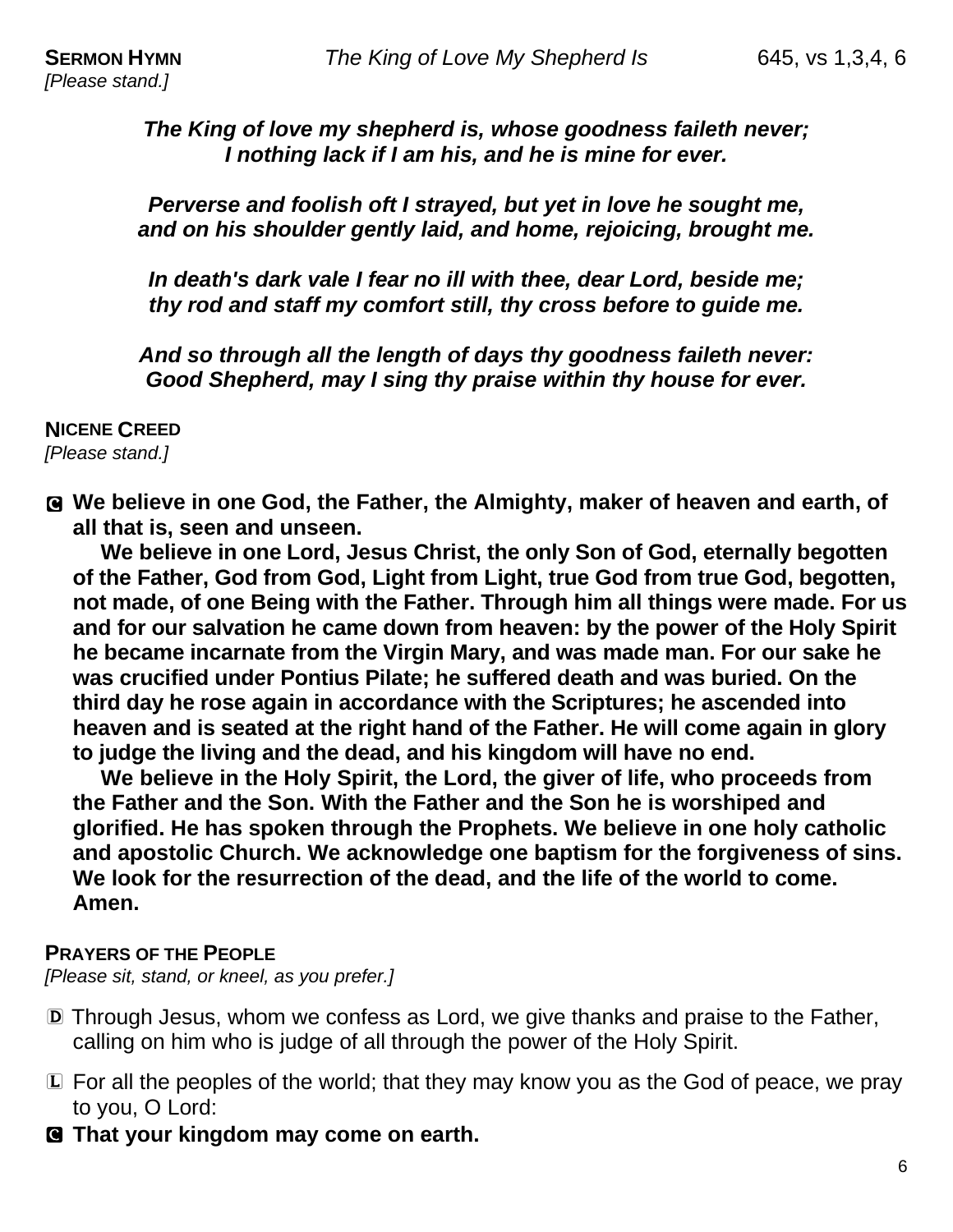- L For nations, for leaders and governments; that integrity may mark all their dealings, we pray to you O Lord:
- C **That your kingdom may come on earth.**
- L For all who labour for righteousness; that your presence and help may give them courage, we pray to you, O Lord:
- C **That your kingdom may come on earth.**
- L For communities torn by dissension and strife; that your forgiveness may bring them healing, we pray to you, O Lord:
- C **That your kingdom may come on earth.**
- L For Dabney, our Bishop, and for all who bear Christ's name; that their lives may proclaim your glory, we pray to you, O Lord:
- C **That your kingdom may come on earth.**
- L For the anxious, the lonely, the bereaved; that consolation and peace may be theirs. We especially lift up [*read names from notebook*], and for those on our hearts, either silently or aloud [*leave time….*]. We pray to you, O Lord:
- C **That your kingdom may come on earth.**
- L For the Church, your household and family; that all Christians everywhere may be firm in the confession of our hope, we pray to you, O Lord:
- C **That your kingdom may come on earth.**
- L For those who are separated from us by death [*read names from notebook*] and those we now name, either silently or aloud [*leave time….*]. That theirs may be the kingdom which is unshakeable, we pray to you, O Lord:
- C **That your kingdom may come on earth.**
- L For all the blessings of this life, for the flowers gracing our worship today, given today in in loving memory of Rochelle Kay Pylman given by Ron Pylman and in thanksgiving for the marriage yesterday of Laura Marie Fowler and John Francis Blasi III; and for those blessings we now name, aloud or in our hearts [*leave time*…..], that our hearts may always remember to be grateful for all that you give us, we pray to you, O Lord:
- C **That your kingdom may come on earth. As your Holy Spirit brought again from the dead our Saviour, Jesus, that great Shepherd of the sheep: make us perfect in all goodness to do your will and to be what you would have us be. Amen**.

## **CONFESSION & ABSOLUTION**

[*Please stand or kneel.*]

- D God is love and we are God's beloved children. There is no room for fear in love. We love because God loved us first. Let us confess our sins in penitence and faith. [*Silence is kept.*] God our Father, . . . .
- C **we confess to you and to our fellow members in the Body of Christ that we have sinned in thought, word and deed, and in what we have failed to do. We are truly sorry. Forgive us our sins, and deliver us from the power of evil. For the sake of your Son who died for us, Jesus Christ, our Lord.**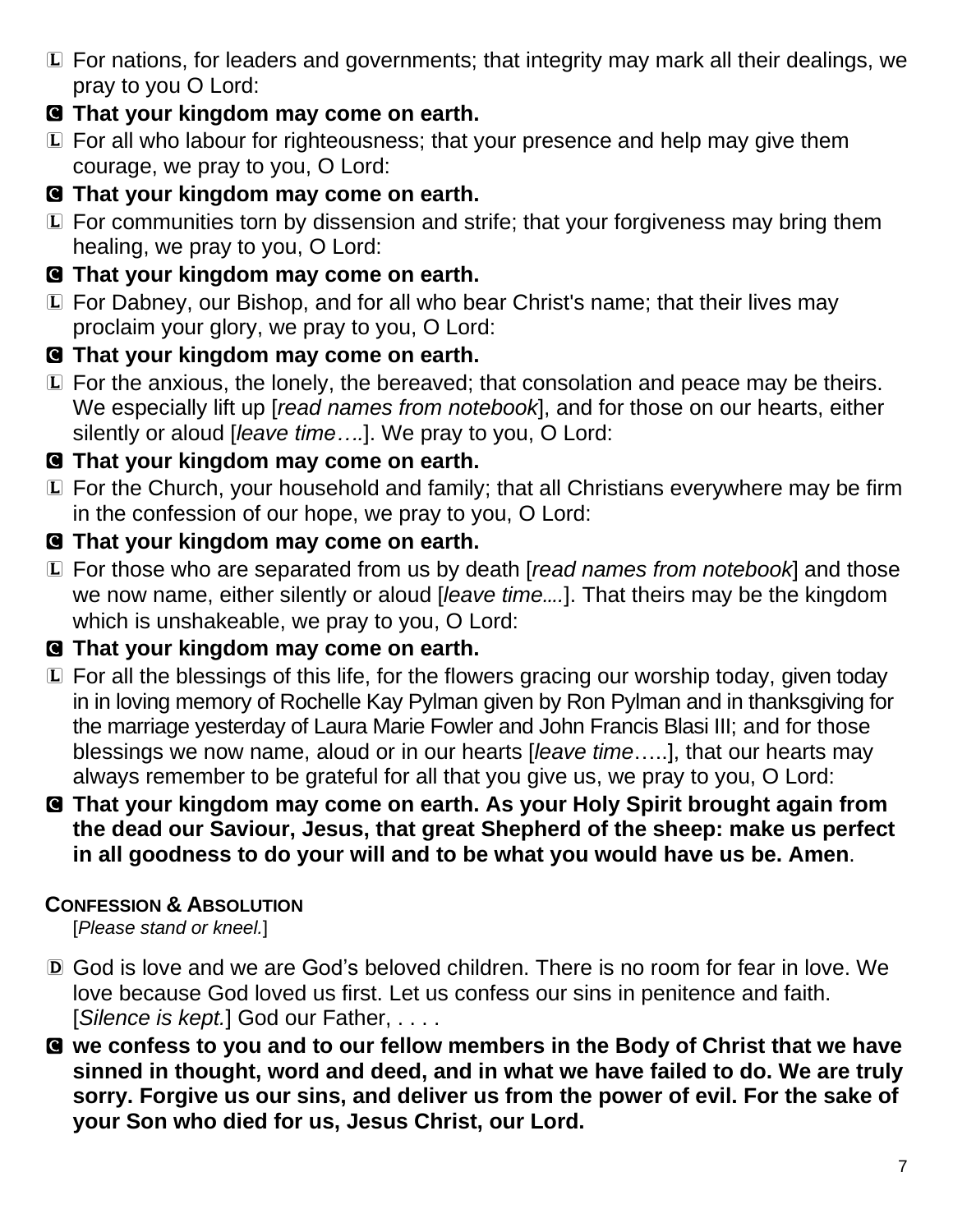- P God, who is both power and love, forgive us and free us from our sins, heal and strengthen us by his Spirit and raise us to new life in Christ our Lord.
- C **Amen.**

## **PRAYERS AND BLESSINGS**

*[Those celebrating birthdays, anniversaries or special occasions may receive an individual blessing.]*

## **CHILDREN'S MESSAGE**

#### **THE GREETING OF PEACE** *[Please stand.]*

- P We meet in Christ's name.
- C **Let us share his peace.** [*All may greet one another in the name of the Lord.*]

## **THE HOLY COMMUNION**

## **OFFERTORY SENTENCE**

D Let us present our offerings to the Lord. Yours, Lord, is the greatness, the power, the glory, the splendour, and the majesty; for everything in heaven and on earth is yours. All things come from you, and of your own we give you.

*[If this is your first time worshiping with us, please let your offering be only the completed blue guest card, and let this service be our gift to you.]*

**OFFERTORY** *Thou My Everlasting Portion* Sacred Harmony

*[Please be seated.]*

## **PRESENTATION**

*[Please stand when the offering plates are given to the Deacon.]*

D We gladly present the fruits of our lives to the God who creates us, redeems us and sustains us. May we have the grace to use them to heal God's world.

**PRESENTATION HYMN** *We Praise You, O God*

a *We praise you, O God, our redeemer, creator; in grateful devotion our tribute we bring. We lay it before you; we kneel and adore you; we bless your holy name; glad praises we sing.*

> *With voices united our praises we offer and gladly our songs of thanksgiving we raise. With you, Lord, beside us, your strong arm will guide us. To you, our great redeemer, forever be praise!*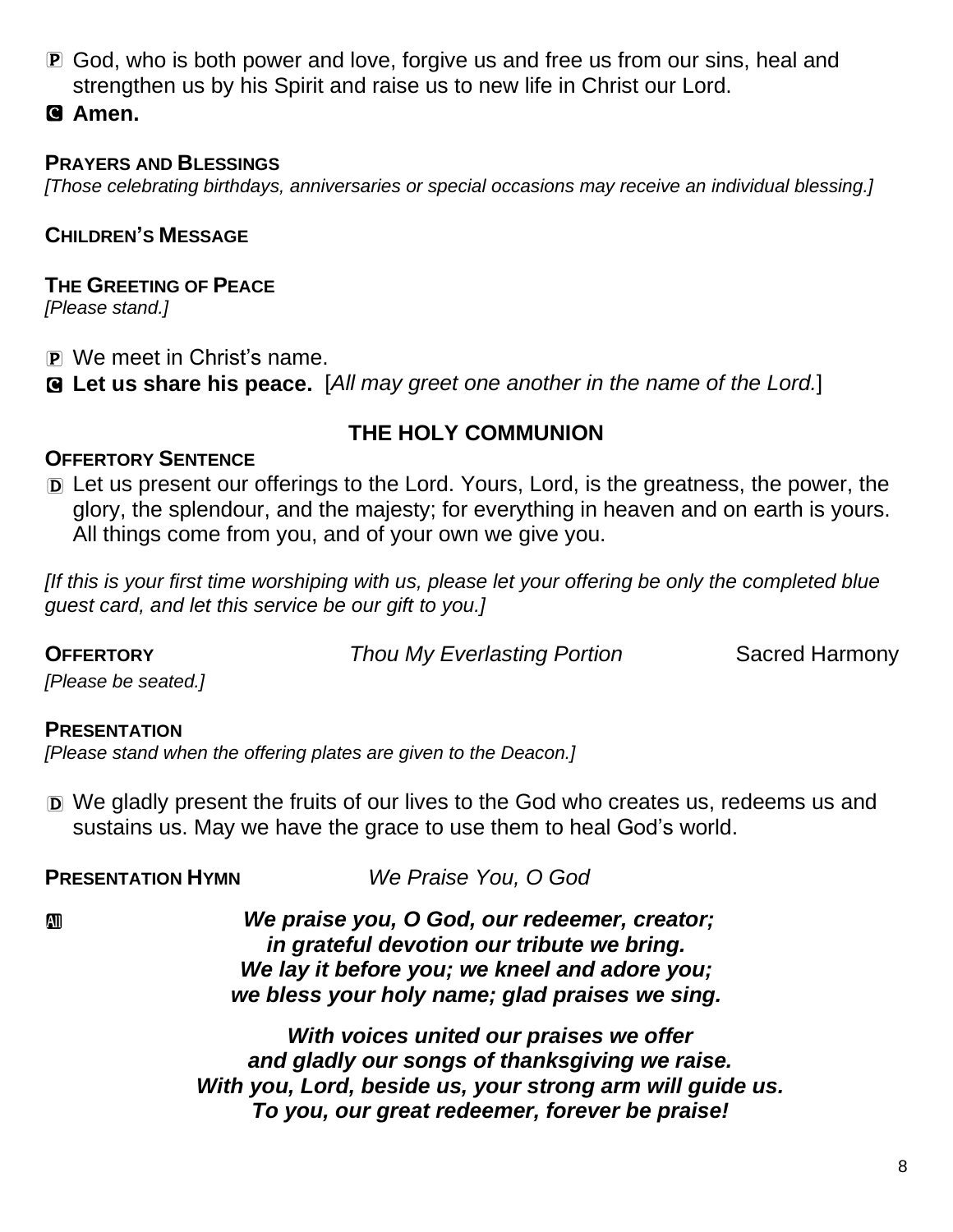**EUCHARISTIC PRAYER III:** *from the Scottish Episcopal Church Liturgy 1982*

P The Lord be with you.

## C **And also with you**.

- P Lift up your hearts.
- C **We lift them to the Lord**.
- P Let us give thanks to the Lord our God.

## C **It is right to give our thanks and praise.**

P Worship and praise belong to you, maker of light and darkness. Your wisdom draws beauty from chaos, brings a harvest out of sorrow and leads the exiles home. In Christ your Son, enemies are reconciled, debts are forgiven and strangers are made welcome.

Your Spirit frees us to live as sons and daughters in our Father's house. As children of your redeeming purpose called to bring all things in heaven and on earth into a perfect unity in Christ, we offer you our praise, with angels and archangels and the whole company of heaven singing the hymn of your unending glory:

### a *Holy, holy, holy Lord, God of power and might, heaven and earth are full of your glory. Hosanna in the highest. Blessed is he who comes in the name of the Lord. Hosanna in the highest. Hosanna in the highest.*

#### *[Please stand or kneel, as you choose.]*

P Glory and thanksgiving be to you, most loving Father, for Christ in whom the world is reconciled. Lifted on the Cross, his suffering and forgiveness spanned the gulf our sins had made. Through that dark struggle death was swallowed up in victory, that life and light might reign.

Before he was given up to suffering and death, recalling the night of Israel's release, the night in which the sons of Egypt died, your Chosen One, himself the First-Born, freely offered his life.

At supper with his disciples he took bread and offered you thanks. He broke the bread, and gave it to them, saying: "Take, eat. This is my Body: it is broken for you."

After supper, he took the cup, he offered you thanks, and gave it to them saying: "Drink this, all of you. This is my Blood of the new covenant; it is poured out for you, and for all, that sins may be forgiven. Do this in remembrance of me."

We now obey your Son's command. We recall his blessed passion and death, his glorious resurrection and ascension; and we look for the coming of his Kingdom. Made one with him, we offer you these gifts and with them ourselves, a single, holy, living sacrifice.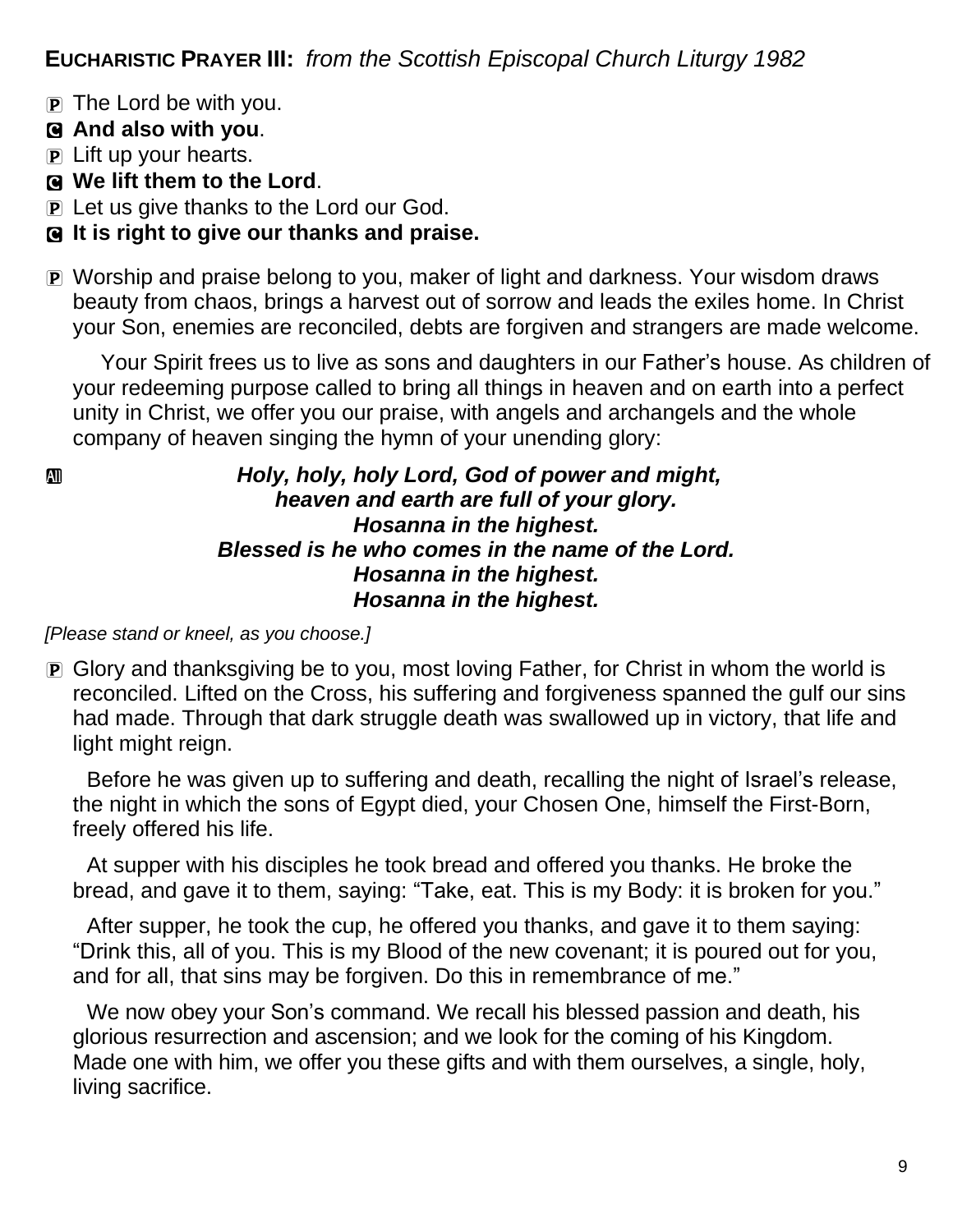- P Hear us, most merciful Father, and send your Holy Spirit upon us and upon this bread and this wine, that, overshadowed by his life-giving power, they may be the Body and Blood of your Son, and we may be kindled with the fire of your love and renewed for the service of your Kingdom.
- C **Help us, who are baptized into the fellowship of Christ's Body to live and work to your praise and glory; may we grow together in unity and love until at last, in your new creation, we enter into our heritage in the company of the Virgin Mary, the apostles and prophets, and of all our brothers and sisters living and departed.**
- P Through Jesus Christ our Lord, with whom, and in whom, in the unity of the Holy Spirit, all honor and glory be to you, Lord of all ages, world without end.



**THE LORD'S PRAYER**

- P And now as our Savior Christ has taught us, we are bold to say:
- a **Our Father, who art in heaven, hallowed be thy Name, thy kingdom come, thy will be done, on earth as it is in heaven. Give us this day our daily bread. And forgive us our trespasses, as we forgive those who trespass against us. And lead us not into temptation, but deliver us from evil. For thine is the kingdom, and the power, and the glory, for ever and ever. Amen.**

## **THE BREAKING OF THE BREAD**

- P The living bread is broken for the life of the world.
- C **Lord, unite us in this sign.**
- P The Gifts of God for the People of God. Take them in remembrance that Christ died for you, and feed on him in your hearts by faith, with thanksgiving.

*[You may be seated. All are welcome at the Lord's Table. Please follow the directions of* the usher, who will let you know when it's your turn to go to the altar rail. You may stand *or kneel. To receive, hold your hands in front of you, one palm over the other. The priest will place a wafer there. You may either consume it immediately, and then sip from the* cup of wine when it comes to you, or, you may wait and dip the wafer into the wine. When *you are finished, please return to your seat by the side aisle.]*

*Our Prayer Team will be in the south narthex (at the back of the church) during Holy Communion to pray with you for healing, guidance, thanksgiving, for a loved one, or anything else on your heart.*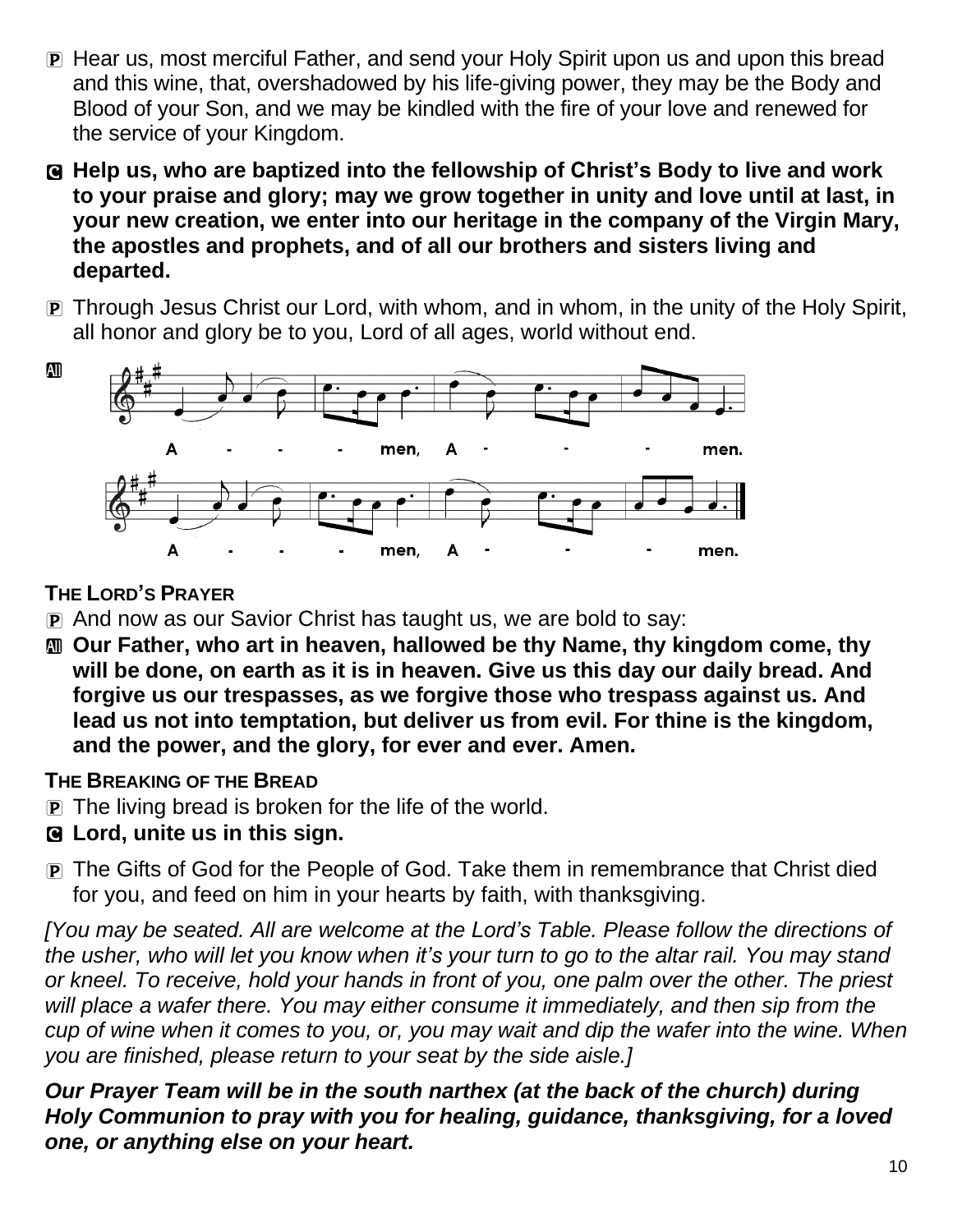### **COMMUNION MUSIC**

*[Please remain seated.]*

#### **COMMUNION CHANT** *Come, My Way* H 487 *[Please repeat this chant until the musician stops playing the tune.]*

C **Come, my Way, my Truth, my Life: such a way as gives us breath; such a truth as ends all strife; such a life as killeth death.**

> **Come, my Light, my Feast, my Strength: such a light as shows a feast; such a feast as mends in length; such a strength as makes his guest.**

**Come, my Joy, my Love, my Heart: such a joy as none can move; such a love as none can part; such a heart as joys in love.**

#### **PRAYER AFTER COMMUNION**

*[Please stand or kneel, as you choose.]*

- $\overline{P}$  Let us pray...
- C **Father, we have broken the bread which is Christ's body, we have tasted the wine of his new life. We thank you for these gifts by which we are made one in him and drawn into that new creation which is your will for all mankind; through him who died for us and rose again, your Son, our Saviour Jesus Christ. Amen.**

#### **THE BLESSING**

*[Please stand.]*

P Deep peace of the running wave to you.

Deep peace of the flowing air to you.

Deep peace of the quiet earth to you.

Deep peace of the shining stars to you.

Deep peace of the love of God to you.

The blessing of God the Father, God the Son, and God the Holy Spirit be upon you now and forever.

C **Amen.**